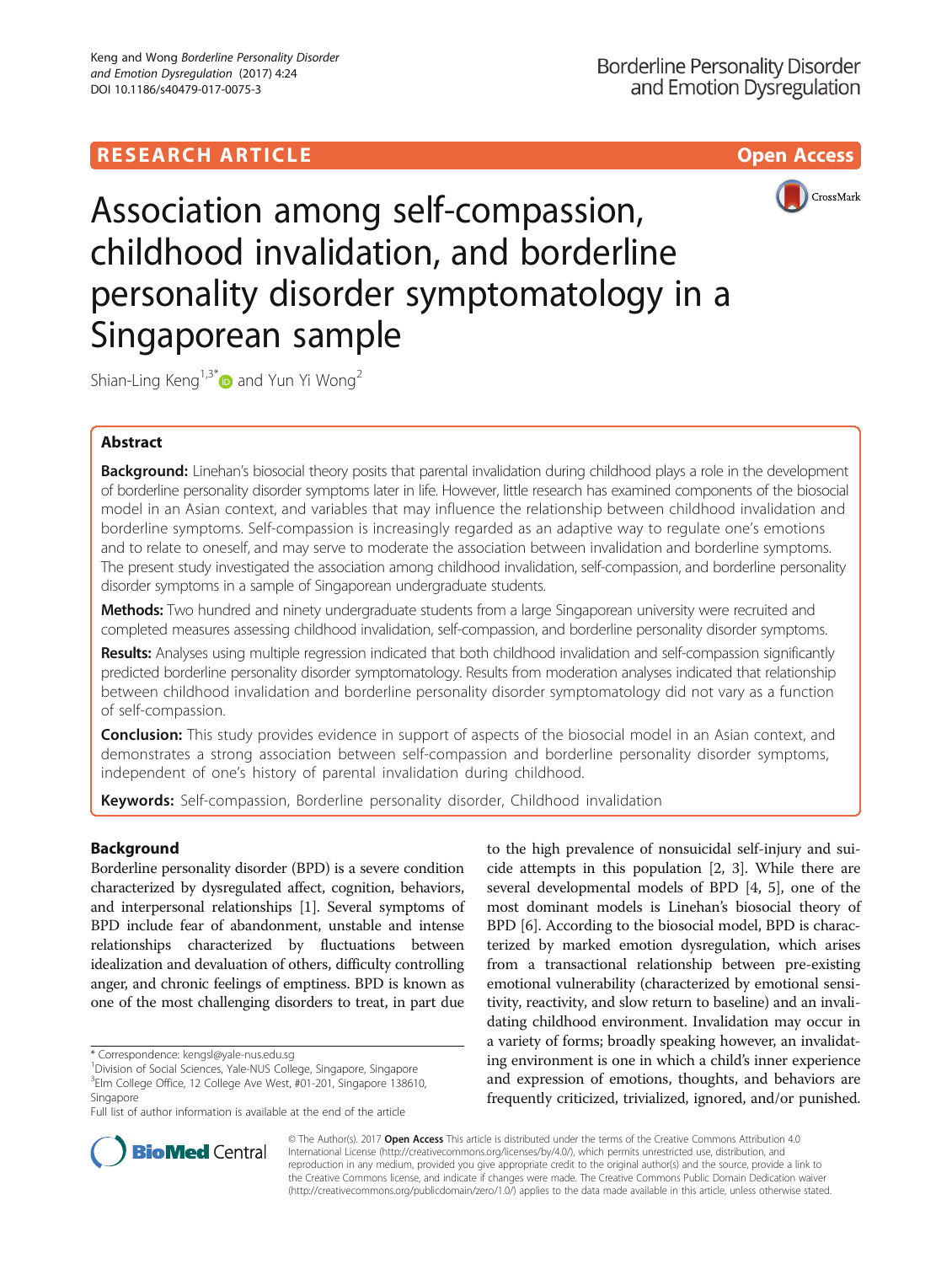In support of the biosocial theory, various studies have demonstrated an association between childhood invalidation and development of BPD symptoms. Compared to both clinical and non-clinical controls, there is a higher incidence of reported childhood psychological abuse, physical abuse, and neglect among BPD patients [[7](#page-6-0)–[9](#page-6-0)]. Besides severe forms of invalidation such as childhood maltreatment, studies also suggest that parental contradictory communication patterns [\[10\]](#page-6-0), absence of maternal protection [[11](#page-6-0)], and parental overprotection without affection [[12](#page-6-0)] as perceived by individuals with BPD were associated with the development of BPD pathology. Most of the existing studies were conducted in North American or European settings, which limit the generalizability of their findings to other cultural contexts, such as Asia.

### BPD in Asia

Few studies to date have examined components of the biosocial theory in Asia. Huang et al. [[13\]](#page-6-0) recruited a sample of 400 Chinese participants, and found that compared to individuals with other personality disorders and those without personality disorders, individuals who received a BPD diagnosis reported higher levels of parental physical, emotional, and sexual abuse. In another study, Zhang et al. [\[14](#page-6-0)] examined a sample of 1402 Chinese patients from an outpatient counselling center, and found that BPD symptomatology was positive associated with childhood emotional, physical and sexual abuse, as well as childhood emotional and physical neglect. While these findings provide some support for the biosocial model, none of the studies specifically assessed the construct of childhood invalidation in relation to BPD symptomatology. Further, the fact that Asian cultures tend to emphasize interdependence, emotion control, and hierarchy [\[15](#page-6-0), [16](#page-6-0)] might imply a high level of invalidation experienced at the individual and/or collective level. While the present study was not set up to provide direct comparison between cross-cultural samples, we aimed to provide a preliminary investigation of the association between childhood invalidation and BPD symptoms in the Singaporean context – a multicultural Asian society influenced by Confucius values as well as other Southeast Asian heritages such as Malay and Indian cultures [\[17](#page-6-0)].

### Self-compassion and BPD

Beyond the issue of cross-cultural applicability of the biosocial model, it is important to examine factors that may moderate the association between childhood invalidation and BPD symptomatology. Several factors that have received research attention include affective dysfunction and social support. In one study, affective dysfunction was found to moderate the association between emotional abuse and childhood BPD symptoms, with emotional abuse predicting BPD features only among children with high (versus low) affective dysfunction [\[18\]](#page-6-0). Consistent with this study, research has demonstrated that Tryptophan Hydroxylase I (TPH-1) gene – a gene implicated in the serotonergic stress response pathway- moderated the association between childhood abuse and diagnosis of BPD [[19](#page-6-0)]. Another study examined whether social support would moderate the association between childhood sexual abuse and borderline personality features, but did not find support for the moderation effect [\[20\]](#page-6-0). Beyond these studies, little work has investigated whether adaptive personality traits may influence the association between invalidation and BPD symptoms. In this study, we were interested in examining self-compassion as a potential correlate of BPD symptoms, as well as moderator of the association between childhood invalidation and BPD symptoms.

A construct originating from Buddhist teachings, selfcompassion refers to the tendency to be moved by one's suffering, such that one yearns to reduce one's suffering and to treat oneself with kindness and empathy [\[21, 22](#page-6-0)]. Neff [\[21, 22\]](#page-6-0) conceptualizes self-compassion as consisting of three aspects: 1) self-kindness, referring to the ability to relate to oneself kindly; 2) common humanity, which refers to the acknowledgement that setbacks and imperfection are inevitable among all human beings, as opposed to feeling isolated during times of failure; and 3) mindfulness, which refers to being accepting and aware of both negative and positive experiences, as opposed to over-identifying with one's inner experiences. Depending on context, selfcompassion can be conceptualized as a personality trait, referring to the general tendency of an individual to adopt an attitude of compassion towards him- or herself in everyday life [\[21, 22\]](#page-6-0), a momentary state of being kind to oneself [\[23\]](#page-6-0), or a strategy of coping with difficult experiences (e.g., intentionally extending wishes of lovingkindness towards oneself when encountering an experience of failure [\[24\]](#page-6-0)).

As a personality trait, self-compassion has been associated with reduced symptoms of depression and anxiety across multiple contexts, ranging from academic to interpersonal domains [\[21, 23, 25](#page-6-0)]. Self-compassion has also been found to correlate with greater well-being in both adolescents and older adults [[26, 27](#page-6-0)]. Among clinical populations, depressed patients have been found to demonstrate lower levels of self-compassion compared to non-depressed individuals, even after controlling for depressive symptoms [\[28](#page-6-0)]. Further, the association between self-compassion and depressive symptoms was mediated by shame, symptom-focused rumination, and cognitive and behavioral avoidance [\[28, 29\]](#page-6-0). In one study, a brief self-compassion manipulation resulted in decreases in shame and negative affect compared to a control condition [\[29](#page-6-0)]. These findings are consistent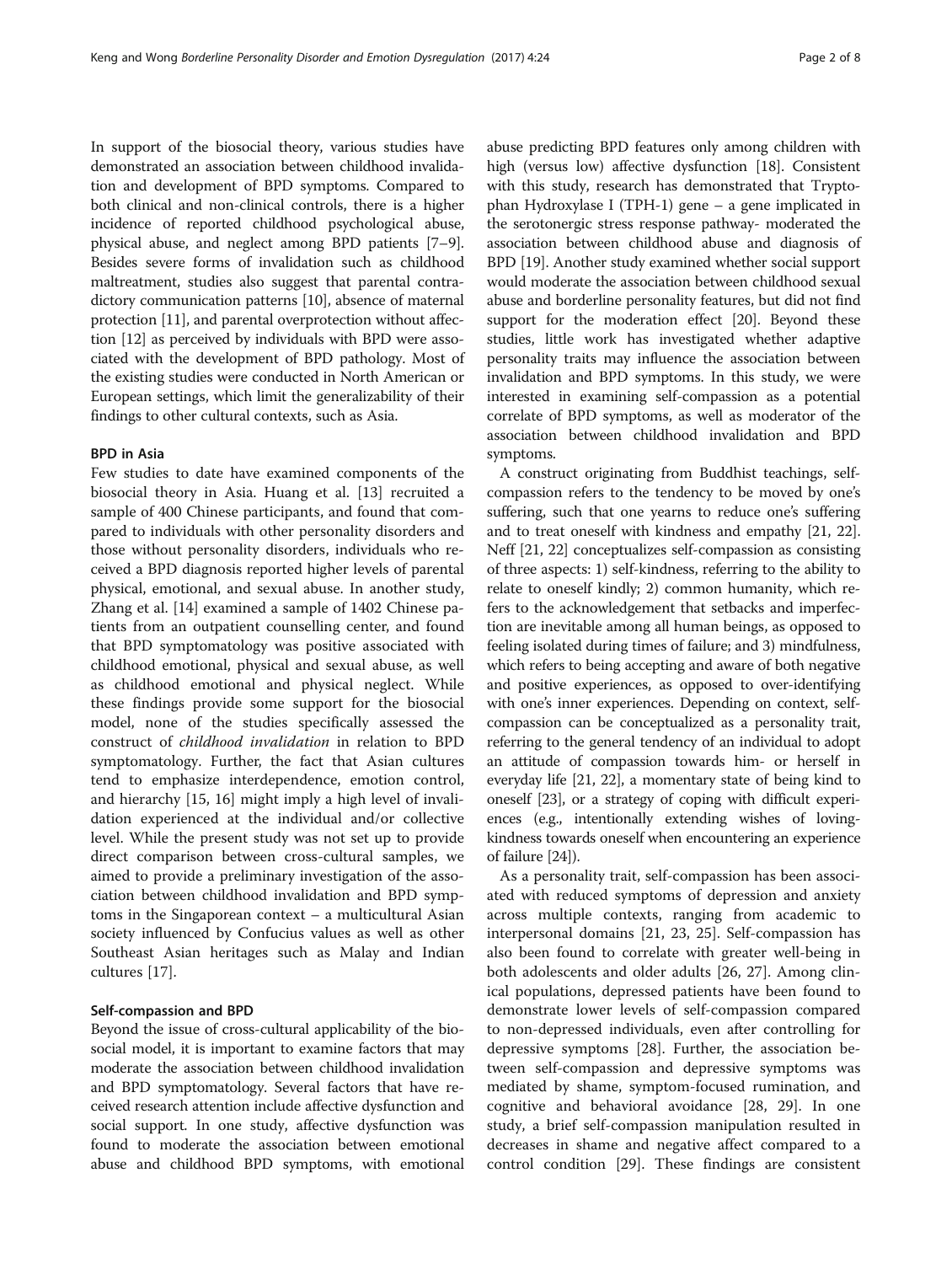with the idea that self-compassion serves as a direct antidote to shame [\[30](#page-6-0)], which has been proposed to be a core emotion underlying BPD [\[31\]](#page-6-0). A meta-analysis found a large effect size  $(r = .54)$  for the relationship between selfcompassion and psychopathological symptoms, particularly depression, anxiety, and stress [\[32\]](#page-6-0). Taken together, the findings suggest a strong relationship between selfcompassion and psychological health, and point to the role of self-compassion in reducing maladaptive, transdiagnostic emotional and cognitive processes, such as shame, rumination, and avoidance. Little work however has directly examined the association between self-compassion and symptoms of BPD. Given that BPD is characterized by similar maladaptive cognitive processes that have been found to be impacted by self-compassion [[31](#page-6-0), [33\]](#page-6-0), we predicted that self-compassion would be negatively correlated with BPD symptoms.

Further, there is evidence indicating that self-compassion may moderate, or attenuate emotional reactions to adverse events. For example, Leary et al. [[23](#page-6-0)] found that individuals with high self-compassion showed less negative behavioral and emotional reactions when imagining distressing events, compared with less self-compassionate individuals. Further, people with greater self-compassion demonstrate the ability to acknowledge their role in negative situations without feeling overwhelmed by negative emotions [[23](#page-6-0)]. In another study, self-compassion, relative to self-esteem, predicted greater decreases in anxiety after participants were exposed to an ego-threat (i.e., thinking about their greatest weakness) in a laboratory setting [\[34](#page-6-0)]. Among patients with major depressive disorder, a brief self-compassion manipulation was found to be more effective than reappraisal in downregulating depressed mood, particularly at high levels of baseline depressed mood [\[24\]](#page-6-0). Overall, these findings highlight the potential role of selfcompassion in moderating individuals' reactions to experiences of invalidation. In the context of BPD, adopting a self-compassionate perspective may help lower one's tendency to internalize feelings of shame, or selfinvalidation that that may result from repeated experiences of invalidation [\[6\]](#page-6-0).

Further, there is evidence that self-compassion is associated with use of more adaptive emotion regulation styles. For example, self-compassion was found to predict greater emotional processing, as well as lower rumination, thought suppression, and catastrophizing across both cross-sectional and laboratory studies [\[22, 23](#page-6-0)]. The common humanity facet of self-compassion may also support the ability to reframe distressing life circumstances as part of what all humans experience [[21](#page-6-0)]. Considering the role of self-compassion in moderating reactions to aversive events and promoting adaptive emotion regulation, it is plausible that high levels of self-compassion may predict a weaker association between experiences of invalidation and development of BPD symptoms. To date, no study has yet examined whether trait self-compassion may moderate the relationship between childhood invalidation and BPD symptoms.

### The present study

The present study aimed to examine the association among self-compassion, childhood invalidating environment, and BPD symptoms in a sample of Singaporean undergraduate students. Based on previous research, it was hypothesized that an invalidating childhood environment would be positively correlated with BPD symptomatology. It was also hypothesized that self-compassion would be inversely correlated with BPD symptomatology. We further predicted that self-compassion would moderate the relationship between an invalidating childhood environment and BPD symptomatology. Specifically, the relationship between an invalidating childhood environment and BPD symptomatology was expected to be weaker among those with higher levels of self-compassion, and vice versa among those with lower levels of selfcompassion. In this study, we adopted a dimensional perspective of BPD symptoms and recruited on a nonclinical sample of college students, as young adulthood represents a developmental period whereby the symptoms of BPD tend to begin to emerge [\[35\]](#page-6-0).

### Methods

### **Participants**

The sample  $(N = 290; 72\%$  female) consisted of undergraduate students recruited from the research participant pool at the National University of Singapore (NUS). Following Reeves et al. [[35](#page-6-0)], the study adopted a dimensional perspective of BPD symptoms and recruited on a nonclinical sample of college students, as young adulthood represents a developmental period whereby the symptoms of BPD tend to begin to emerge. There were no inclusion and exclusion criteria. The age of the participants ranged from 18 to 31 years ( $M = 19.93$ ,  $SD = 1.51$ ). With regards to ethnicity, 89.7% identified as Chinese, 5.2% identified as Indian, 3.1% identified as Malay, 0.7% identified as Eurasian, and 1.4% identified as "Others".

#### Procedure

Participants were recruited to this study through an advertisement entitled "Emotional Experiences in Daily Life: A Survey Study". Participants expressing interest in the study were invited to a research laboratory and completed a battery of self-report questionnaires, which were all administered in English (see measures section).<sup>1</sup> The laboratory session lasted approximately 30 min. Participants were given course credit points for their participation. The study was approved by NUS' Institutional Review Board.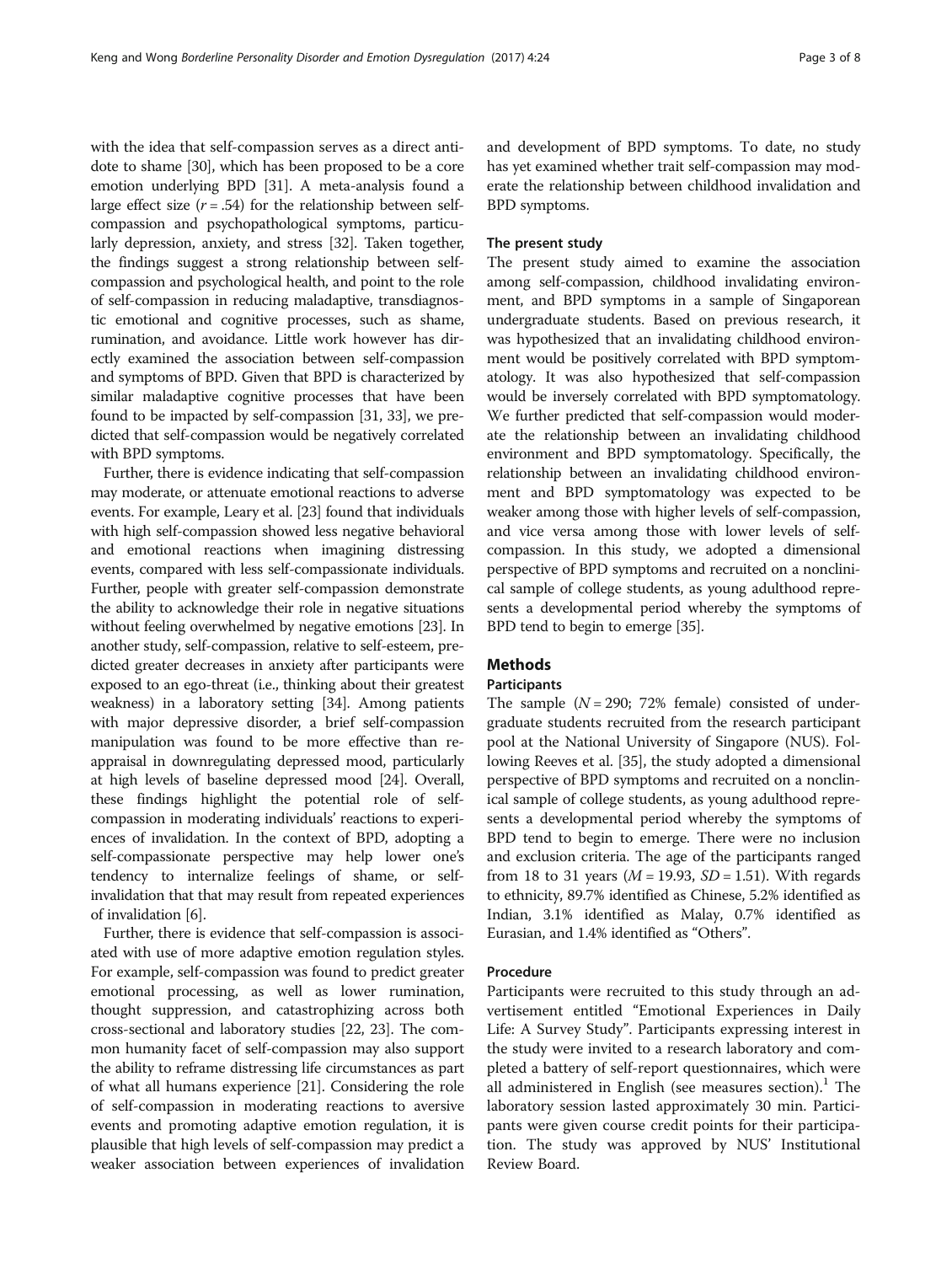### Measures

#### Demographic data

A demographic form was administered to collect information regarding participants' age, gender, and ethnicity.

#### Invalidating childhood environment

The Invalidating Childhood Experiences Scale (ICES) [[36\]](#page-6-0) was used to assess perceived parental invalidation prior to the age of 18. The ICES is a two-part self-report measure. For the first part of the ICES, participants were asked to retrospectively provide both paternal and maternal ratings on 14 items using a 5-point Likert scale. A composite score was calculated for each parent, with scores ranging from 14 to 70. The means of the total scores from the paternal and maternal subscales were then calculated so as to obtain a combined parental invalidation score. A higher score would indicate higher perceived parental invalidation. The second part of the ICES comprises four descriptions depicting the three invalidating family environment types, namely typical, perfect and chaotic, as well as one validating family environment type, as outlined by Linehan [\[6](#page-6-0)]. For the purpose of this study, only the first part of the ICES was used. The ICES has demonstrated excellent psychometric properties, with good internal consistencies of .80 for paternal invalidation and .77 for maternal invalidation in a clinical sample [\[36](#page-6-0)], and likewise good internal consistencies of .88 for paternal invalidation and .90 for maternal invalidation in a non-clinical sample [\[37](#page-6-0)]. For this study, the scale's Cronbach's alpha was .80 for paternal invalidation and .81 for maternal invalidation.

#### Self-compassion

The Self-Compassion Scale (SCS) [[21](#page-6-0)] was administered to assess participants' tendency to be self-compassionate during times of stress or setbacks. The SCS measures the positive and negative aspects of the three dimensions of self-compassion: 1) self-kindness versus selfjudgment, 2) common humanity versus isolation, and 3) mindfulness versus over-identification. Participants were asked to rate 26 items on a 5-point Likert scale. Item scores were reversed as appropriate, and then averaged to create an overall self-compassion score. The scale has demonstrated good construct validity, internal consistency ( $\alpha$  = .92), and test-retest reliability ( $r$  = .93) [[21\]](#page-6-0). In the present study, the scale's Cronbach's alpha was .89.

### BPD symptomatology

The Personality Assessment Inventory-Borderline Features Scale (PAI-BOR) [\[38\]](#page-7-0) was administered to assess BPD symptoms. The PAI-BOR is commonly used as a screening tool that measures four components of BPD symptomatology, namely 1) affective instability, 2) identity problems, 3) negative relationships, and 4) selfharm. Participants were asked to give ratings on a 4-point Likert scale for each of the scale's 24 items. For the current study, only the total scores, ranging from 0 to 72, were calculated for use in the analyses. Higher scores, which denote greater severity of BPD symptomatology, have been shown to distinguish BPD individuals from those with other diagnoses such as mood disorders, anxiety, substance abuse disorders, and antisocial personality disorder [\[39](#page-7-0)]. The PAI-BOR has also demonstrated good test-retest reliability ( $r = .86$ ) [\[38\]](#page-7-0), as well as good convergent and discriminant validity in both non-clinical and clinical samples [[38, 40\]](#page-7-0). The Cronbach's alpha of the scale in this study was .86.

### Results

Prior to data analyses, data screening was done to check for any violations of normality. The data was considered normal as they fall within the recommended limits for regression analyses (i.e. within |3| for skewness and within |10| for kurtosis) [\[41\]](#page-7-0). The data was also checked to ensure that there was no multicollinearity between the predictor variables. Nine outliers were detected using boxplots, and these values were excluded from subsequent analyses. Hence, the final sample size used for the regression analyses was 281.

The means, standard deviations, and Pearson's r correlations were calculated for all the variables (see Table 1). As hypothesized, there was a significant positive correlation between an invalidating childhood environment and BPD symptomatology,  $r = .27$ ,  $p < .01$ . Invalidating childhood environment was significantly and negatively correlated with trait self-compassion,  $r = -0.24$ ,  $p < 0.01$ . As predicted, there was also a significant negative correlation between self-compassion and BPD symptomatology,  $r = -.60$ ,  $p < .01$ , with a large effect size.

A series of hierarchical regressions were conducted to test the moderating effect of trait self-compassion on the relationship between an invalidating childhood environment and BPD symptomatology. First, the predictor variables (invalidating childhood environment, self-compassion) were mean-centered. Second, using BPD symptomatology as the

Table 1 Means, Standard Deviations, and Intercorrelations for All Study Variables

| .          |                          |                      |            |  |  |  |  |
|------------|--------------------------|----------------------|------------|--|--|--|--|
| Variable   | 1. ICES                  | 2. SCS               | 3. PAI-BOR |  |  |  |  |
| 1. ICES    |                          |                      |            |  |  |  |  |
| 2. SCS     | $***$<br>$-24^{\degree}$ |                      |            |  |  |  |  |
| 3. PAI-BOR | $.27***$                 | $-.60$ <sup>**</sup> |            |  |  |  |  |
| M          | 29.64                    | 3.00                 | 27.02      |  |  |  |  |
| SD         | 6.83                     | .52                  | 9.29       |  |  |  |  |
|            |                          |                      |            |  |  |  |  |

Note. ICES Invalidating Childhood Environment Scale, SCS Self-Compassion Scale, *PAI-BOR* Personality Assessment Inventory-Borderline Subscale  $*p < .01$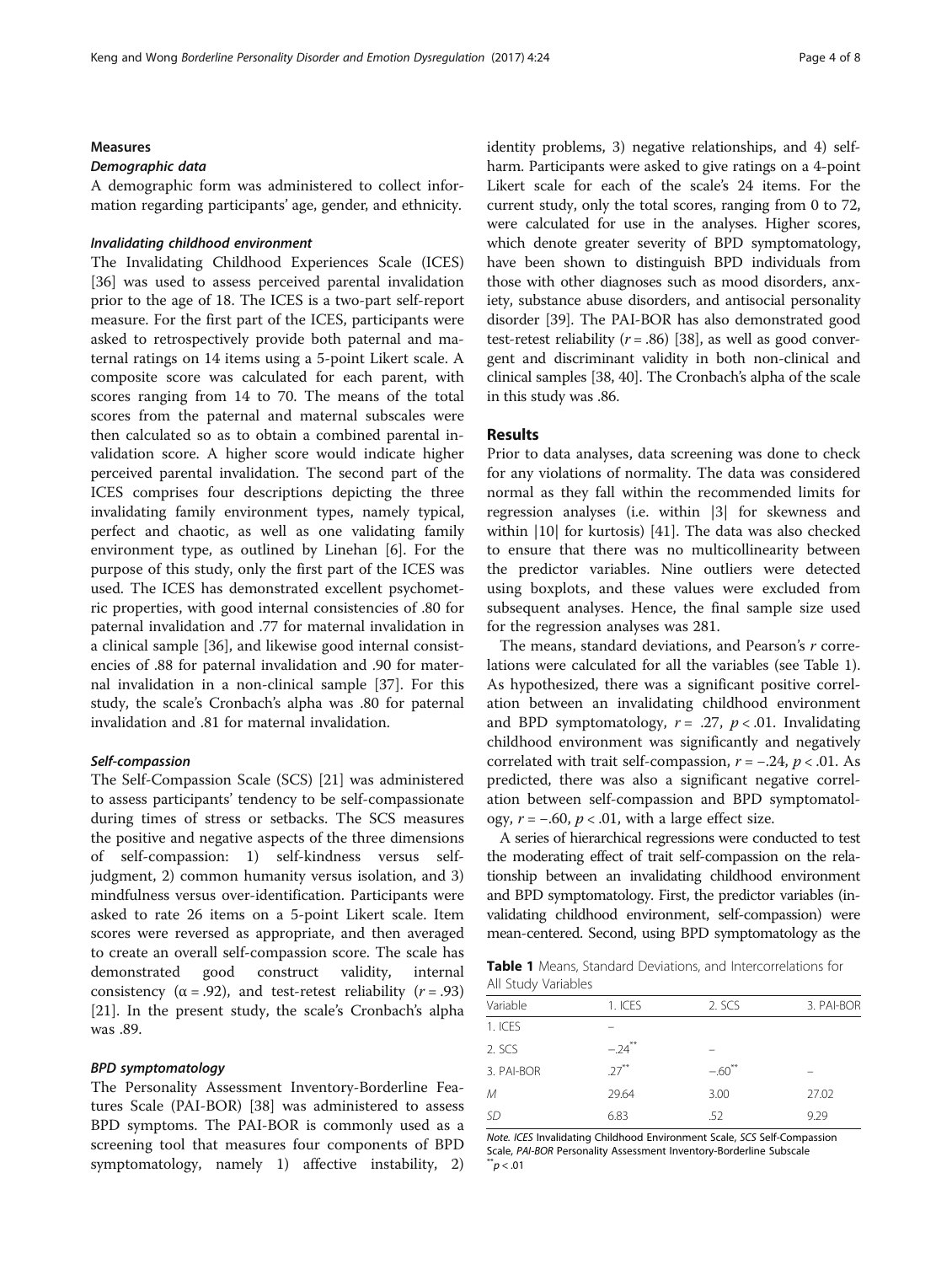criterion variable, invalidating childhood environment and self-compassion were entered as predictors in Step 1 of the regression. In Step 2, the interaction term of invalidating childhood environment  $\times$  self-compassion was entered. Table 2 shows a summary of the results.

In Step 1, invalidating childhood environment and self-compassion accounted for a significant amount of variance in BPD symptomatology,  $\Delta R^2$  = .382,  $F(2, 278)$  $= 85.96$ ,  $p < .001$ . There was a significant positive relation between an invalidating childhood environment and BPD symptomatology,  $\beta$  = .134,  $p$  = .006. There was also a significant negative relation between self-compassion and BPD symptomatology,  $\beta = -.57$ ,  $p < .001$ .

Step 2 of the analysis showed that adding the interaction term of of self-compassion and childhood invalidation did not significantly improve the regression model,  $\Delta R^2 = .00$ ,  $F(3, 277) = 57.16$ ,  $p = .73$ . Thus, contrary to expectation, self-compassion did not significantly moderate the relationship between an invaliding childhood environment and BPD symptomatology.

### **Discussion**

The present study aimed to examine the association among self-compassion, childhood invalidating experiences, and BPD symptoms in a sample of Singaporean undergraduate students. The study found that childhood invalidation was positively associated with BPD symptoms, whereas trait self-compassion was negatively related to BPD symptoms. Contrary to expectation, the relationship between an invalidating childhood environment and BPD symptomatology did not vary as a function of one's level of trait self-compassion.

The finding that a higher level of childhood invalidation was related to greater BPD symptomatology is consistent with Linehan's biosocial theory [\[6\]](#page-6-0), which posits that the interactions between a pre-existing emotional vulnerability and an invalidating environment result in later development of symptoms of BPD. A higher level of trait self-compassion was found to be strongly related

Table 2 Summary of Regression Results of the Moderating Effect of Self-Compassion on the Relationship between Invalidating Childhood Environment and BPD Symptomatology

| $\Delta R^2$ | B         | SE   | β       | t         | D      |
|--------------|-----------|------|---------|-----------|--------|
| .382         |           |      |         |           |        |
|              | .182      | .066 | .134    | 2.766     | .006   |
|              | $-10.171$ | .862 | $-573$  | $-11.801$ | < .001 |
| .000         |           |      |         |           |        |
|              | .183      | .066 | .134    | 2.766     | .006   |
|              | $-10.132$ | .871 | $-.570$ | $-11.638$ | < .001 |
|              | .042      | .119 | .017    | .351      | .726   |
|              |           |      |         |           |        |

Note. ICES Invalidating Childhood Environment Scale, SCS

Self-Compassion Scale

to lower BPD symptomatology. This result complements previous findings that self-compassion is linked with decreased anxiety, depression, self-criticism and feelings of shame, as well as greater psychological health [[21](#page-6-0), [23](#page-6-0), [25](#page-6-0), [42](#page-7-0)]. The results suggest that having a kind and mindful attitude toward one's unpleasant experiences may be related to greater affective stability and a lower tendency to engage in maladaptive behaviors commonly seen in the context of BPD. Further, a non-judgmental stance toward oneself likely increases self-acceptance and a sense of selfworth, which may facilitate the formation of a coherent sense of self, in contrast to the symptom of disturbed identity often seen among patients with BPD.

The study further found that trait self-compassion did not moderate the relationship between childhood invalidation and BPD symptoms; rather, self-compassion predicted lower BPD symptoms equally across both high and low levels of childhood invalidation. The findings suggest that self-compassion may be more strongly associated with BPD symptoms than previously thought. This finding is consistent with the current literature, which shows that self-compassion is associated with adaptive emotion regulation and coping across both clinical and nonclinical populations [\[43](#page-7-0)–[46](#page-7-0)], who may experience varying degrees of invalidation in their developmental experiences. The finding suggests that self-compassion acts as a general correlate of psychological health, likely through promoting healthier coping strategies (e.g., less avoidance [\[25\]](#page-6-0)), which in turn is associated with lower symptoms of BPD. For individuals who underwent repeated experiences of invalidation, adopting a self-compassionate perspective or predisposition may help lower the degree of shame and self-invalidation that may result from these experiences [\[6, 29](#page-6-0)]. Clinically, the findings point to the potential benefits of incorporating self-compassion training into existing interventions for BPD, regardless of the degree of invalidation reported by patients [[47](#page-7-0), [48\]](#page-7-0).

Existing research showed that self-compassion is an inner resource that can be trained and developed over time [[49](#page-7-0)]. In fact, to some extent, self-compassion is already featured in selected existing interventions for BPD, such as dialectical behavior therapy (DBT [[6\]](#page-6-0)). For example, the skill of radical acceptance in DBT involves adopting an attitude of accepting and embracing difficult experiences as they are (opposed to resisting or struggling against them), which may over time result in a kinder way of relating to one's experiences. Recent developments in DBT also included a greater emphasis on the value and practice of loving-kindness meditation, which involves intentionally generating wishes of lovingkindness to oneself and others [\[50](#page-7-0)]. Gilbert and Proctor [[51\]](#page-7-0) suggested that self-compassion training could prime an individual to access his or her self-soothing system more easily. The researchers developed the compassionate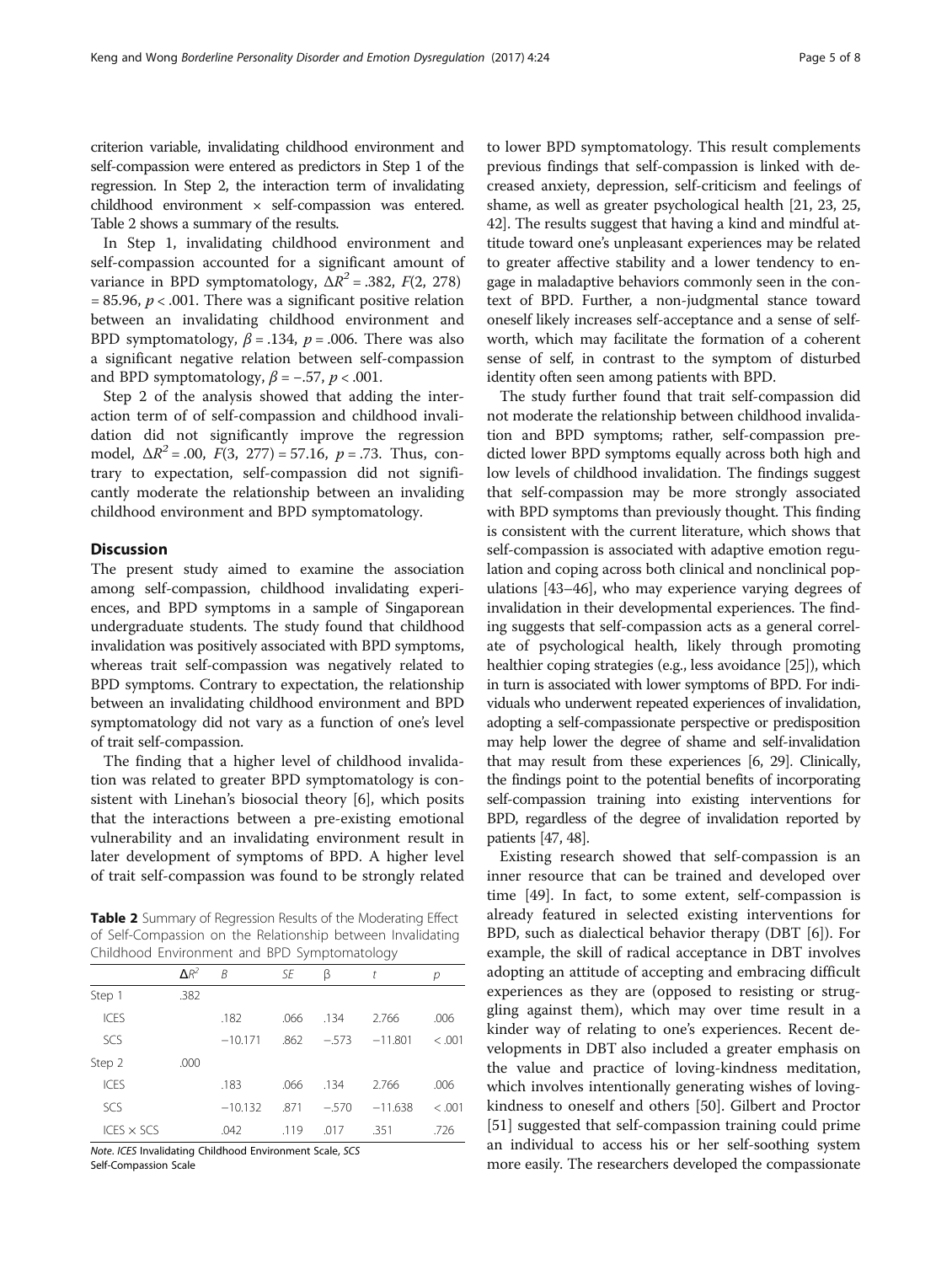mind training (CMT) program, in which imagery and letter-writing techniques are used to generate compassionate warmth and understanding toward the self. Attendance of the program was associated with a significant increase in self-soothing ability, along with decreases in self-criticism, shame, depression, anxiety, inferiority, and submissive behavior in a sample of individuals with high shame and self-criticism [[51](#page-7-0)]. Similarly, a pilot study on compassion-focused therapy, which included elements of CMT, demonstrated significant improvements in shame, sense of inferiority, self-reassuring abilities, depression, and stress in a sample of patients with personality disorders and a history of chronic complex trauma [[52](#page-7-0)]. Therefore, explicit training in self-compassion may be beneficial particularly for individuals with a history of childhood maltreatment or invalidation. Future research should examine the effects of self-compassion training on individuals with BPD symptoms. Given that self-compassion training can be delivered in a variety of modalities (e.g., loving-kindness meditation or letter writing), it would also be helpful for future research to examine modes of treatment delivery that would be most effective for these individuals.

There are several strengths to this study. The study recruited a relatively large sample and included several ethnicities in Singapore. The study is also among the first to investigate aspects of BPD's biosocial model in the Singaporean context, with the findings lending support to the validity of the model in the local cultural context. In particular, the findings indicate that childhood invalidation is a common correlate of BPD symptoms in both Singaporean and other cultural contexts [[9](#page-6-0)–[11, 35\]](#page-6-0). Future research should adopt cross-cultural samples to examine differences with regards to the degree of, as well as association among self-compassion, invalidation, and BPD symptoms. Preliminary research suggests that there are country-level differences in levels of self-compassion among the United States, Taiwan, and Thailand, with self-compassion being lowest in Taiwan [[53\]](#page-7-0). Among these countries, Singapore, with Chinese constituting the majority of its population, is arguably most similar to Taiwan in terms of its culture. It would be interesting for future research to examine collective levels of self-compassion and invalidation, and their implications on the prevalence and expression of BPD and related symptoms in the local context.

There are some limitations in this study. Importantly, as the study's design is correlational and cross-sectional, causality cannot be inferred. For instance, it is possible that persons with BPD find it difficult to be selfcompassionate, due to emotional dysregulation that stemmed from long-term invalidation during childhood. In other words, self-compassion may not play a causal role in the development of BPD symptoms. Further, our measure of childhood invalidation relies on retrospective recall, and is therefore subject to memory bias. Future research should employ a longitudinal design to examine the temporal association among childhood invalidation, self-compassion, and development of BPD symptomatology, and the interplay among these variables over time. Studies using an experimental design would also be helpful to examine the causal relationship between selfcompassion and symptoms of BPD. Second, this study utilized a relatively homogeneous undergraduate sample. Thus, the findings may not be generalizable to other populations. Future research should replicate the findings in a more diverse sample, as well as in a clinical (i.e., diagnosed BPD) sample. Lastly, as the data were obtained using self-report measures, the findings may be attributed to shared method variance. Future research should incorporate multiple modes of assessment (e.g., use of interviews and/or observations) to assess the association among self-compassion, invalidation, and BPD symptoms.

### **Conclusions**

Overall, the findings from the current study provide support for the association between childhood invalidation and BPD symptoms in an Asian context. The study also showed that self-compassion independently predicts BPD symptomatology, over and above the effects of an invalidating childhood environment. Future research should investigate ways in which various components of the biosocial model, such as pre-existing vulnerability to emotion dysregulation, interact with self-compassion in giving rise to BPD symptoms. It would also be helpful for future research to investigate potential developmental antecedents of self-compassion, such as the degree to which validation is expressed within the family. While further longitudinal or experimental research is necessary to assess the causal relationships among self-compassion, BPD, and invaliding childhood environment, the results of this study demonstrate the role of both self-compassion and childhood invalidation as important correlates of BPD symptoms.

### **Endnotes**

English is widely spoken and one of the official languages in Singapore.

#### Acknowledgements

The authors would like to acknowledge Chang Yuan Soh, Yirong Lee, and Sukriti Drabu for their contribution to this study. The authors would also like to thank all participants for their participation in this study.

#### Funding

This study did not receive any funding.

#### Availability of data and materials

The dataset supporting the conclusions of this article is available in Harvard Dataverse repository (doi: 10.7910/DVN/YYX0GU).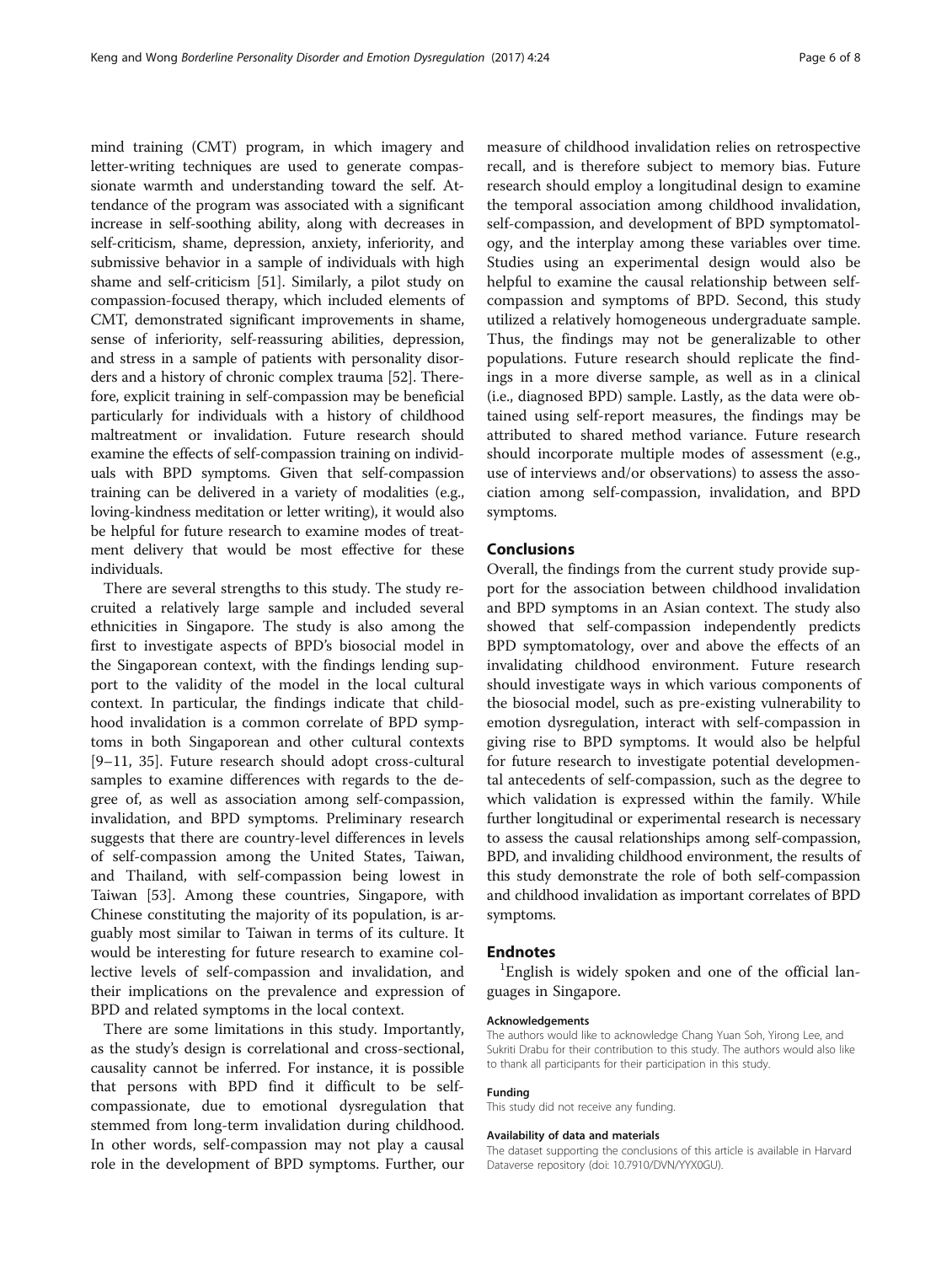### <span id="page-6-0"></span>Authors' contributions

Dr. S-LK provided the conceptualization of this study. Ms. W assisted in participant recruitment and data collection in this study. Both Dr. K and Ms. W contributed to the write-up of the manuscript. Both authors read and approved the final manuscript.

#### Authors' information

Dr. Keng is an assistant professor of psychology at Yale-NUS College, Singapore. Ms. Wong is a graduate student at Nanyang Technological University in Singapore.

#### Ethics approval and consent to participate

Informed consent was obtained from all participants prior to their participation in this study. The study was approved by National University of Singapore's Institutional Review Board (reference number: A-15-159).

#### Consent for publication

No details, images, or videos relating to an individual person were used in this study.

#### Competing interests

The authors declare that they have no competing interests.

### Publisher's Note

Springer Nature remains neutral with regard to jurisdictional claims in published maps and institutional affiliations.

#### Author details

<sup>1</sup>Division of Social Sciences, Yale-NUS College, Singapore, Singapore. 2 Psychological Studies Academic Group, National Institute of Education, Nanyang Technological University, Singapore, Singapore. <sup>3</sup>Elm College Office, 12 College Ave West, #01-201, Singapore 138610, Singapore.

### Received: 18 September 2017 Accepted: 22 November 2017 Published online: 28 November 2017

#### References

- American Psychiatric Association. Borderline personality disorder. In: Diagnostic and statistical manual of mental disorders. 5th ed. Washington, DC: Author; 2013. p. 663–6.
- Paris J, Zweig-Frank H. A 27-year follow-up of patients with borderline personality disorder. Compr Psychiatry. 2001;42(6):482–7.
- 3. Shearer SL. Phenomenology of self-injury among inpatient women with boderline personality disorder. J Nerv Ment Dis. 1994;182:524–6.
- 4. Fonagy P, Luyten P. A developmental, mentalization-based approach to the understanding and treatment of borderline personality disorder. Dev Psychopathol. 2009;21(4):1355–81.
- 5. Ryle AN. The structure and development of borderline personality disorder: a proposed model. Br J Psychiatry. 1997;170:82–7.
- 6. Linehan MM. Cognitive-behavioral treatment of borderline personality disorder. New York: Guilford Press; 1993.
- 7. Bornovalova MA, Levy R, Gratz KL, Lejuez CW. Understanding the heterogeneity of BPD symptoms through latent class analysis: initial results and clinical correlates among inner-city substance users. Psychol Assess. 2010;22(2):233.
- 8. Lewis J, Christopher J. Childhood trauma in borderline personality disorder. Am J Psychiatry. 1989;1:46.
- Zanarini MC, Frankenburg FR, Reich DB, Marino MF, Lewis RE, Williams AA, Khera GS. Biparental failure in the childhood experiences of borderline patients. J Personal Disord. 2000;14(3):264–73.
- 10. Allen DM, Abramson I, Whitson S, Al-Taher M, Morgan S, Veneracion-Yumul A, et al. Perceptions of contradictory communication from parental figures by adults with borderline personality disorder: a preliminary study. Compr Psychiatry. 2005;46:340–52.
- 11. Lyons-Ruth K, Choi-Kain L, Pechtel P, Bertha E, Gunderson J. Perceived parental protection and cortisol responses among young females with borderline personality disorder and controls. Psychiatry Res. 2011;189:426–32.
- 12. Zweig-Frank H, Paris J. Parents' emotional neglect and overprotection according to the recollections of patients with borderline personality disorder. Am J Psychiatry. 1991;148:648–51.
- 13. Huang J, Yang Y, Wu J, Napolitano LA, Xi Y, Cui Y. Childhood abuse in Chinese patients with borderline personality disorder. J Personal Disord. 2012;26(2):238–54.
- 14. Zhang T, Chow A, Wang L, Dai Y, Xiao Z. Role of childhood traumatic experience in personality disorders in China. Compr Psychiatry. 2012; 53(6):829–36.
- 15. Ford BQ, Mauss IB. Culture and emotion regulation. Curr Opin Psychol. 2015;3:1–5.
- 16. Kim BS, Atkinson DR, Umemoto D. Asian cultural values and the counseling process: current knowledge and directions for future research. Couns Psychol. 2001;29(4):570–603.
- 17. Huat CB. Multiculturalism in Singapore: an instrument of social control. Race Class. 2003;44(3):58–77.
- 18. Gratz KL, Latzman RD, Tull MT, Reynolds EK, Lejuez CW. Exploring the association between emotional abuse and childhood borderline personality features: the moderating role of personality traits. Behav Ther. 2011;42(3):493–508.
- 19. Wilson ST, Stanley B, Brent DA, Oquendo MA, Huang YY, Haghighi F, Hodgkinson CA, Mann JJ. Interaction between Tryptophan Hydroxylase I (TPH1) polymorphisms and childhood abuse is associated with increased risk for borderline personality disorder in adulthood. Psychiatr Genet. 2012;22(1):15.
- 20. Elzy MB. Examining the relationship between childhood sexual abuse and borderline personality disorder: does social support matter? J Child Sex Abus. 2011;20(3):284–304.
- 21. Neff KD. The development and validation of a scale to measure selfcompassion. Self Identity. 2003;2:223–50.
- 22. Neff KD. Self-compassion: an alternative conceptualization of a healthy attitude toward oneself. Self Identity. 2003;2:85–102.
- 23. Leary MR, Tate EB, Adams CE, Batts Allen A, Hancock J. Self-compassion and reactions to unpleasant self-relevant events: the implications of treating oneself kindly. J Pers Soc Psychol. 2007;92(5):887.
- 24. Diedrich A, Grant M, Hofmann SG, Hiller W, Berking M. Self-compassion as an emotion regulation strategy in major depressive disorder. Behav Res Ther. 2014;58:43–51.
- 25. Allen AB, Leary MR. Self-compassion, stress, and coping. Soc Personal Psychol Compass. 2010;4(2):107–18.
- 26. Allen AB, Goldwasser ER, Leary MR. Self-compassion and well-being among older adults. Self Identity. 2012;11(4):428–53.
- 27. Neff KD, McGehee P. Self-compassion and psychological resilience among adolescents and young adults. Self Identity. 2010;9(3):225–40.
- 28. Krieger T, Altenstein D, Baettig I, Doerig N, Holtforth MG. Self-compassion in depression: associations with depressive symptoms, rumination, and avoidance in depressed outpatients. Behav Ther. 2013;44(3):501–13.
- 29. Johnson EA, O'Brien KA. Self-compassion soothes the savage ego-threat system: effects on negative affect, shame, rumination, and depressive symptoms. J Soc Clin Psychol. 2013;32(9):939–63.
- 30. Gilbert P, Irons C. Shame, self-criticism, and self-compassion in adolescence. In: Nicholas BA, Lisa BS, editors. Adolescent emotional development and the emergence of depressive disorders. 1st ed. New York: Cambridge University Press; 2009. p. 195–214.
- 31. Rüsch N, Lieb K, Göttler I, Hermann C, Schramm E, Richter H, et al. Shame and implicit self-concept in women with borderline personality disorder. Am J Psychiatry. 2007;164(3):500–8.
- 32. MacBeth A, Gumley A. Exploring compassion: a meta-analysis of the association between self-compassion and psychopathology. Clin Psychol Rev. 2012;32(6):545–52.
- 33. Southwick SM, Yehuda R, Giller EL. Psychological dimensions of depression in borderline personality disorder. Am J Psychiatry. 1995;152:789–91.
- 34. Neff KD, Rude SS, Kirkpatrick K. An examination of self-compassion in relation to positive psychological functioning and personality traits. J Res Pers. 2007;41:908–16.
- 35. Reeves M, James LM, Pizzarello SM, Taylor JE. Support for Linehan's biosocial theory from a nonclinical sample. J Personal Disord. 2010;24(3):312–26.
- 36. Mountford V, Corstorphine E, Tomlinson S, Waller G. Development of a measure to assess invalidating childhood environments in the eating disorders. Eat Behav. 2007;8(1):48–58.
- 37. Robertson CD, Kimbrel NA, Nelson-Gray RO. The Invalidating Childhood Environment Scale (ICES): psychometric properties and relationship to borderline personality symptomatology. J Personal Disord. 2013;27(3):402–10.